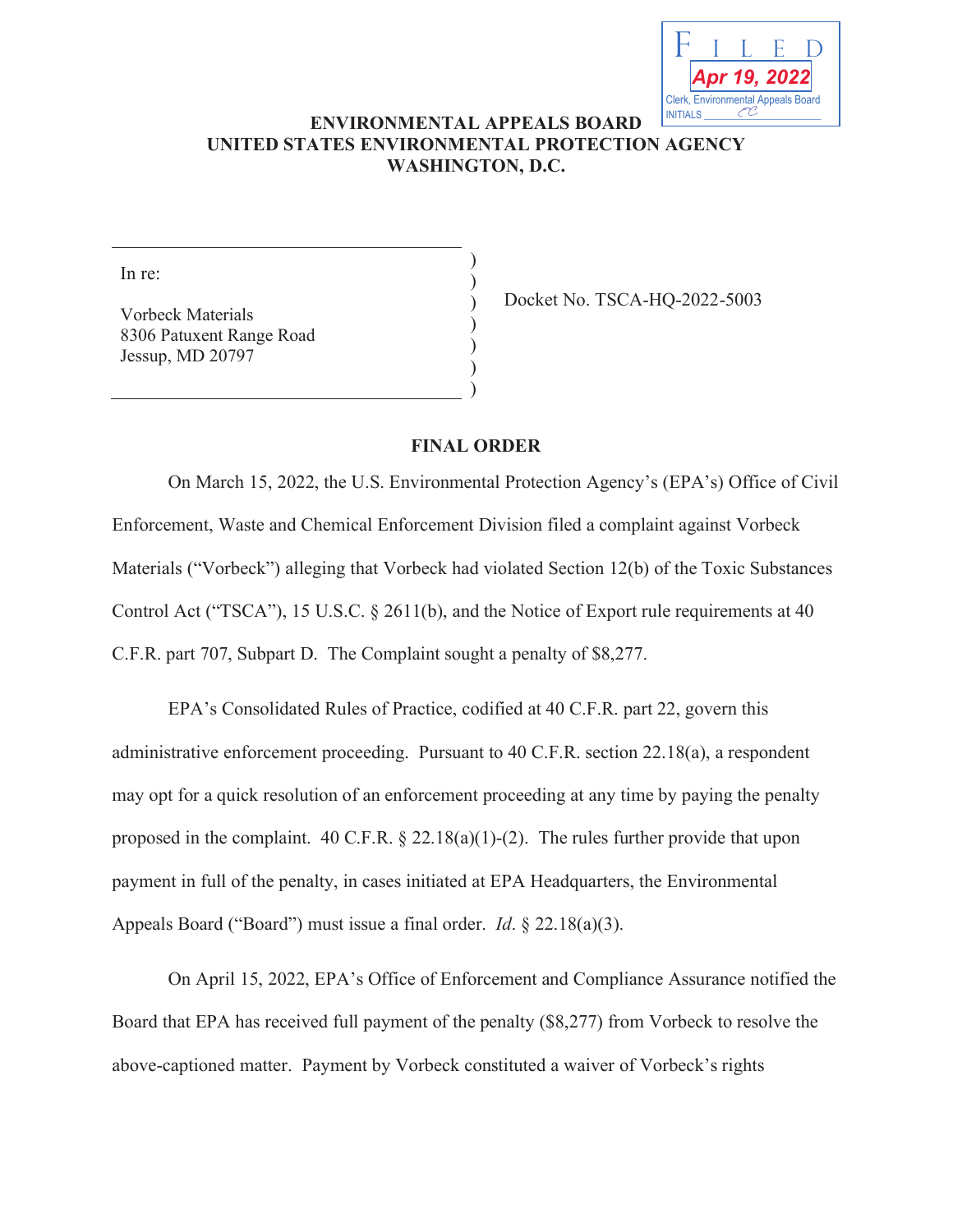to contest the allegations in the Complaint and to appeal this Final Order. *See* 40 C.F.R.

§ 22.18(a)(3). In accordance with 40 C.F.R. section 22.18(a)(3), the above-captioned matter is

hereby **RESOLVED**.

So ordered.<sup>1</sup>

**ENVIRONMENTAL APPEALS BOARD VIRONMENTAL BOAR** Date: Apr 19, 2022 By:  $\pi$  By:  $\pi$  affine  $U \cdot \mathcal{L}$ lein Tattue U. Silen

Kathie A. Stein Environmental Appeals Judge

<sup>&</sup>lt;sup>1</sup> The three-member panel deciding this matter is composed of Environmental Appeals Judges Aaron P. Avila, Wendy L. Blake, and Kathie A. Stein.